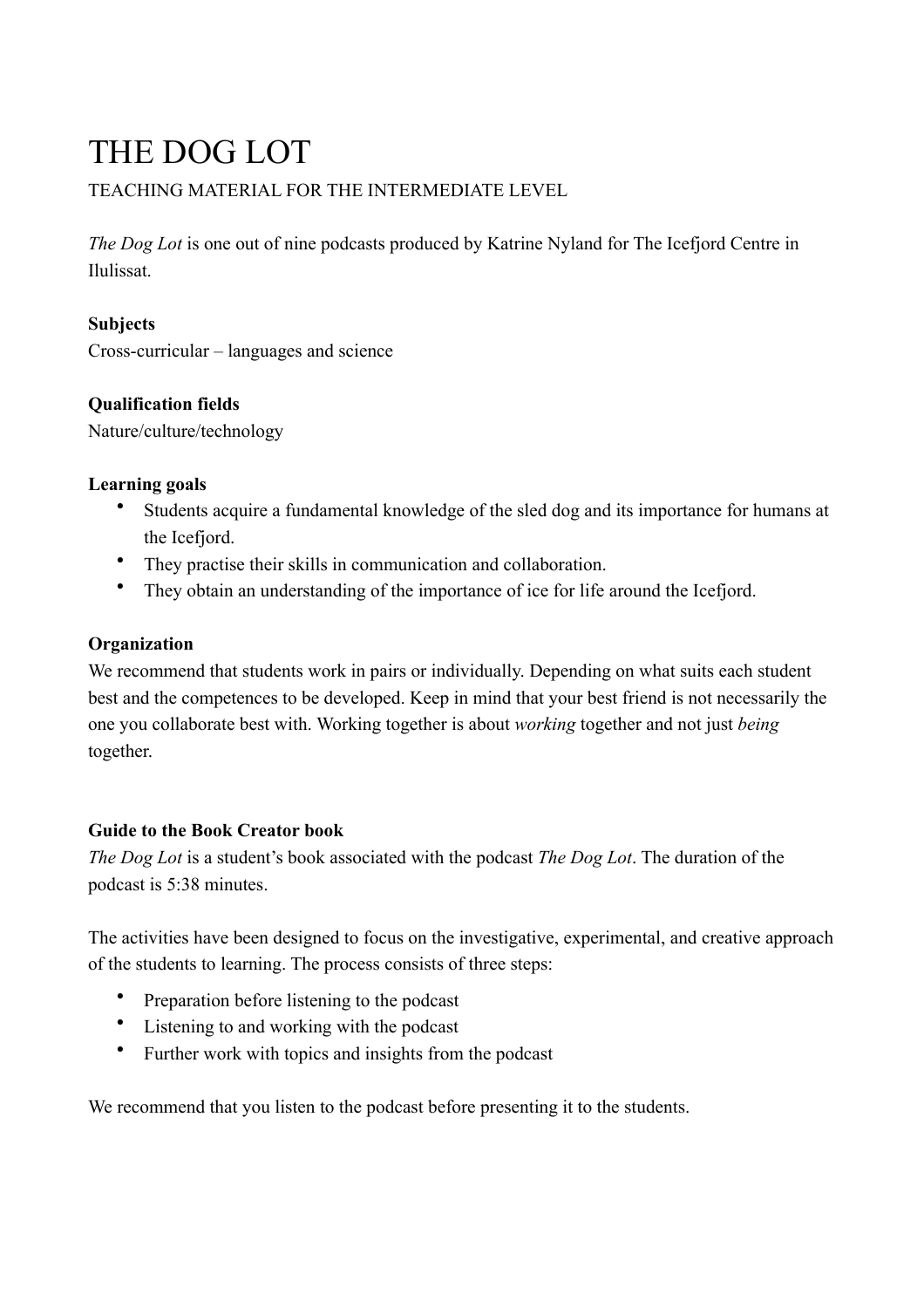# **Page by page guide to the Book Creator student's book "The Dog Lot"**

#### **Welcome to the Icefjord Centre, page 4-7**

The students meet the Icefjord Centre in two pictures, showing respectively summer and winter. In the classroom you can talk about:

- What the Icefjord Centre is.
- What it looks like around the centre.
- The difference between summer and winter.
- How summer and winter differs where you live.

#### **Map Illulissat, page 8-9**

The students see a map of Greenland. A marker indicates where Ilulissat is located. In class you can talk about:

- What you see on the map.
- How many people are living in Ilulissat.
- What else you know about Greenland and Ilulissat.
- Do you know the names of other places on the map?

# **I live here, page 10-11**

In class you can talk about:

- Where your hometown or settlement is located.
- How many people are living there?
- Do you know the names of other places on the map?

# **Listen and talk, page 12-13**

Now it is time for the students to listen to the podcast *The Dog Lot*. They start the podcast by clicking on the icon in the middle of page 12.

It is recommended that they listen in pairs or small groups.

Let the students spend some minutes talking to the one next to them about what they just heard.

On page 13 the students will make short sound recordings telling about the podcast. The pictures on the page may help them remember what they heard.

This is how to make a sound recording in Book Creator, web version:

- 1. Click on **+**
- 2. Choose *Record*
- 3. Click on *Start recording*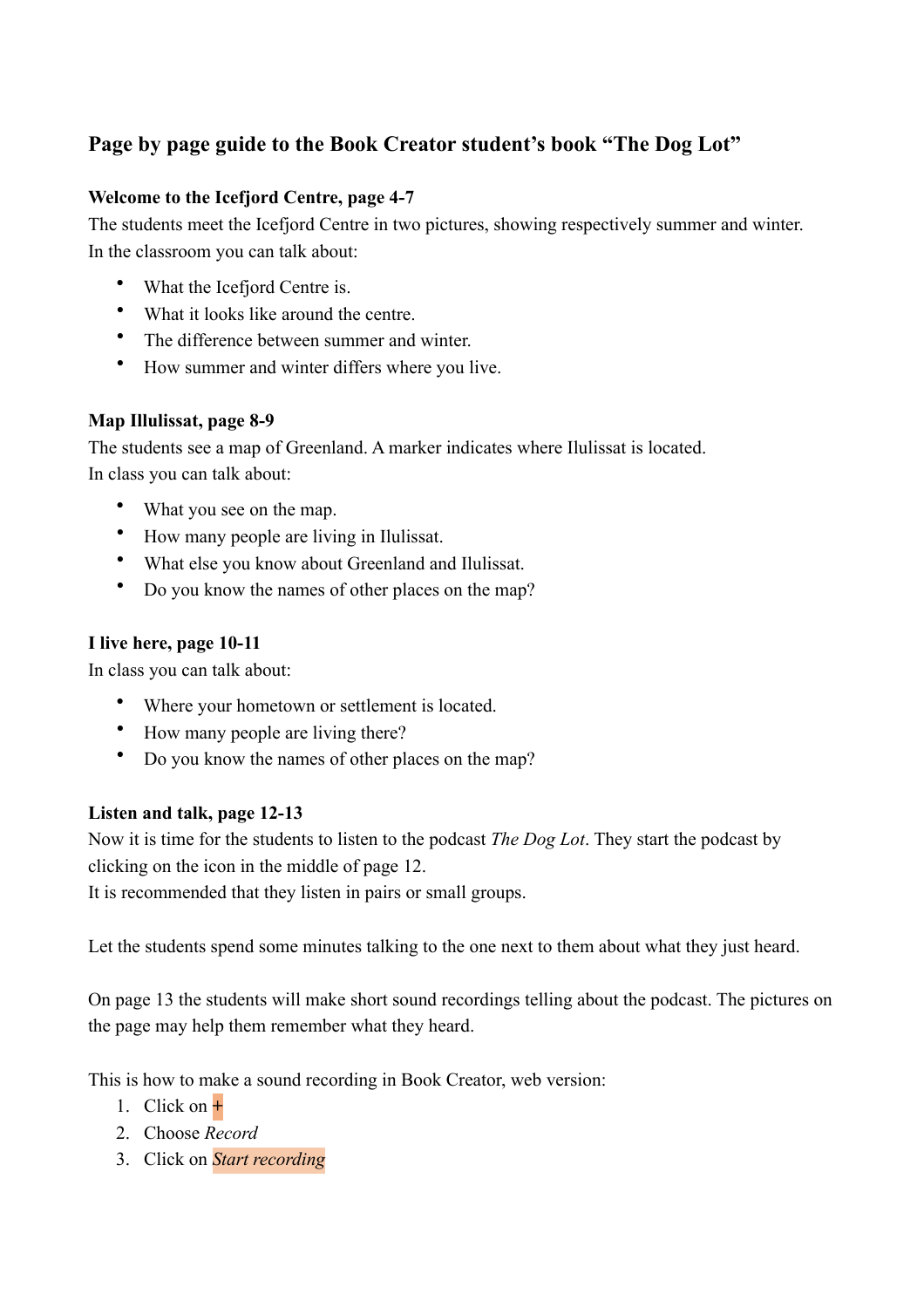- 4. Start talking
- 5. Click on Stop recording
- 6. Choose USE RECORDING

And in the Book Creator app:

- 1. Tap  $\Box$
- 2. Tap *Media* (if necessary)
- 3. Tap *Add Sound*
- 4. Tap ⬤ *Start recording*
- 5. Start talking
- 6. Tap ⬛ *Stop recording*
- 7. Choose **Yes**

The recording will now be represented by a small sound icon. This icon can be placed where you wish on the page. You can listen to the recording over and over again.

#### **Review in class**

It is recommended to have a joint discussion in class when working with pages 12-13 is finished. We suggest that you support this with writing and maybe illustrating concepts and keywords on the blackboard.

In class you could talk about:

- What surprised the students when listening to the podcast.
- Concepts and keywords that the students encountered in the podcast.

You may find inspiration for the conversation below.

#### Concepts and keywords

• Culture

Culture consists of all the values, habits, traditions, knowledge and attitudes which characterize a society or an individual in their own historical and geographical context.

• Hunting and fishing culture Since the first immigrations at Thule about 4-5.000 years ago Greenland has been dependent on nature's resources in the form of fish, birds and land and marine mammals. Hunting and fishing are still the most important livelihood for Greenlanders and Greenlandic society. These natural conditions have led to the development of a unique culture, built upon proud traditions.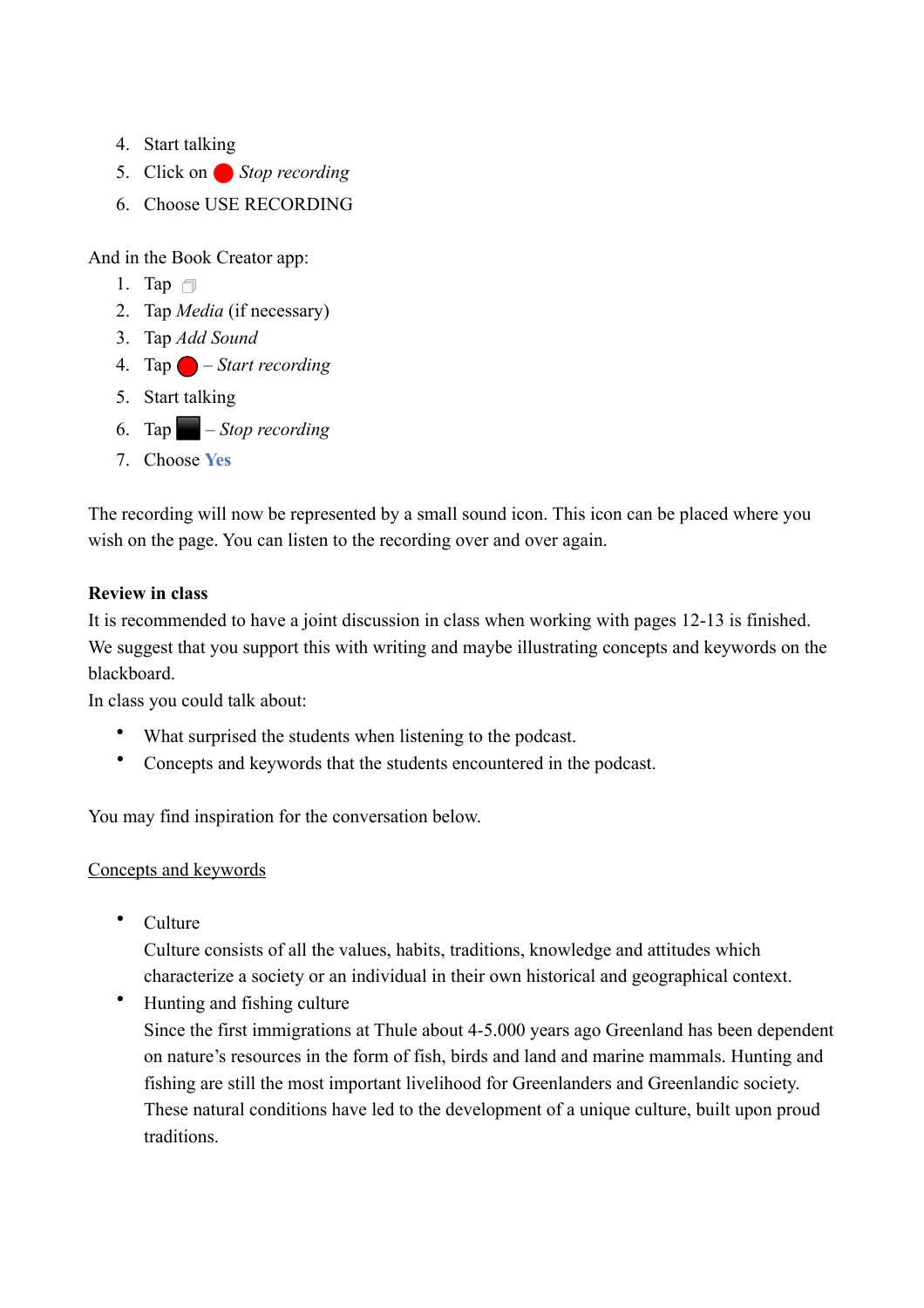# *What do you know about the culture of Greenland? What other cultures do you know?*

• Cornerstone – the dogs are a cornerstone of the Greenlandic hunting and fishing culture A cornerstone is part of the supporting foundation, an important precondition for or component of something. A house without a foundation tumbles down. Without frost ice becomes water; frost is a precondition for the formation of ice. The dogs transport the catch, fish and people across ice and mountains, where no other means are available. The dogs are the cornerstone of transport.

# *Why are the dogs a cornerstone in this culture? Could you be a hunter and fisher without having dogs?*

• Lifeblood – in the community/ transportation of catch and humans The dogs are the lifeblood of the community where they in generation after generation have hauled the catch home to the settlement and transported people between settlements and continents.

Lifeblood is an element that is a critical condition for something being able to function. The dogs are a condition for transporting the catch back to the settlements and towns.

# *What does it mean that something is the lifeblood of a community? What is the lifeblood of your everyday life?*

• Cycle – the cycle of the game animals follows the seasonal cycle of the ice A cycle is characterized by something returning more or less regularly, repeating itself. A calendar day has a known and fixed course. It is divided into day and night. The seasons come and go in a definite order. The ice has a cycle. The movements of the ice are influenced by cold and heat (the cycle of the seasons), which in turn influence the conditions of life for the game animals.

*What are the four seasons called? What is characteristic of each season? Do you know the cycle of water? How does the cycle of the ice affect working with dog sledges?*

 $Tradition - the sled dogs, hunting and fishing$ The sled dogs are part of special Greenlandic traditions that granddad Niels would like to pass on to his grandchildren.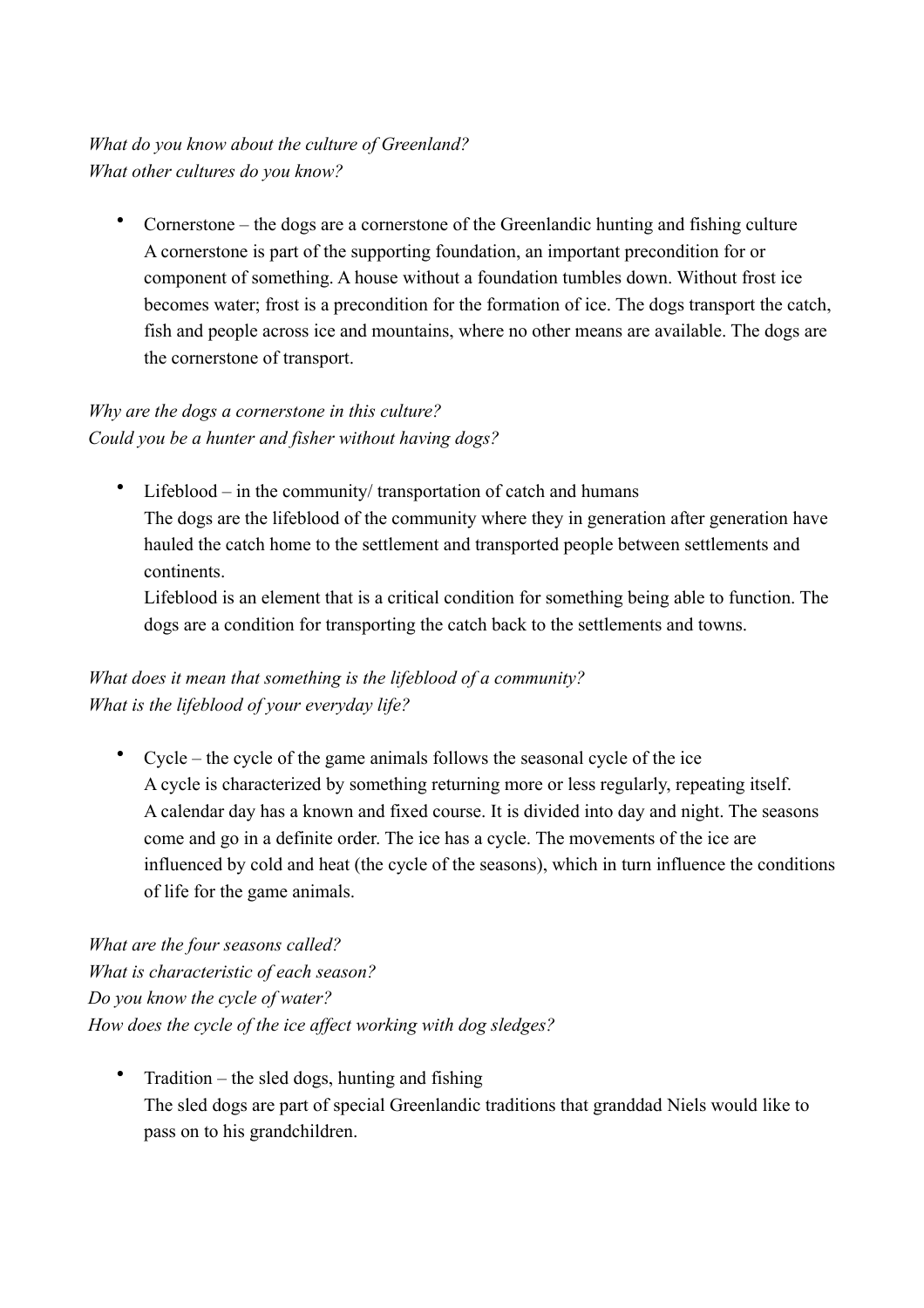*What is the difference between a working dog and a family dog? What is a tradition, and what other traditions do you know?*

• Missing – Granddad Niels lives in Ilulissat, and his grandchild William lives in Hjørring. Granddad Niels misses his grandchild and the time when they could seek adventure and go hunting together.

*William and his granddad talk together on Messenger. Do you know Messenger? How do you talk with those you miss, or who are far away? William misses his dogs, granddad Niels misses William. What might the dogs be missing?*

# **My reference book, page 14-15**

Now the students will make their own reference book using words from the blackboard. Text as well as pictures can be inserted.

#### Book Creator, web version

Insert *text* like this:

- 1. Click on **+**
- 2. Choose *Text*
- 3. Choose *Text* again
- 4. *Write* your text

or:

click on the microphone and *dictate* your text

(Important: choose the right language before dictating!)

- 5. Finish by choosing *DONE*
- 6. Move the text box to where you want it

Insert a *picture* like this:

- 1. Click on **+**
- 2. Choose *Images*
- 3. Select a picture from your computer

or:

search for one on the internet, select by clicking and choose **Add**

4. Resize by dragging a corner

# Book Creator, app

Insert *text:*

1. Tap  $\Box$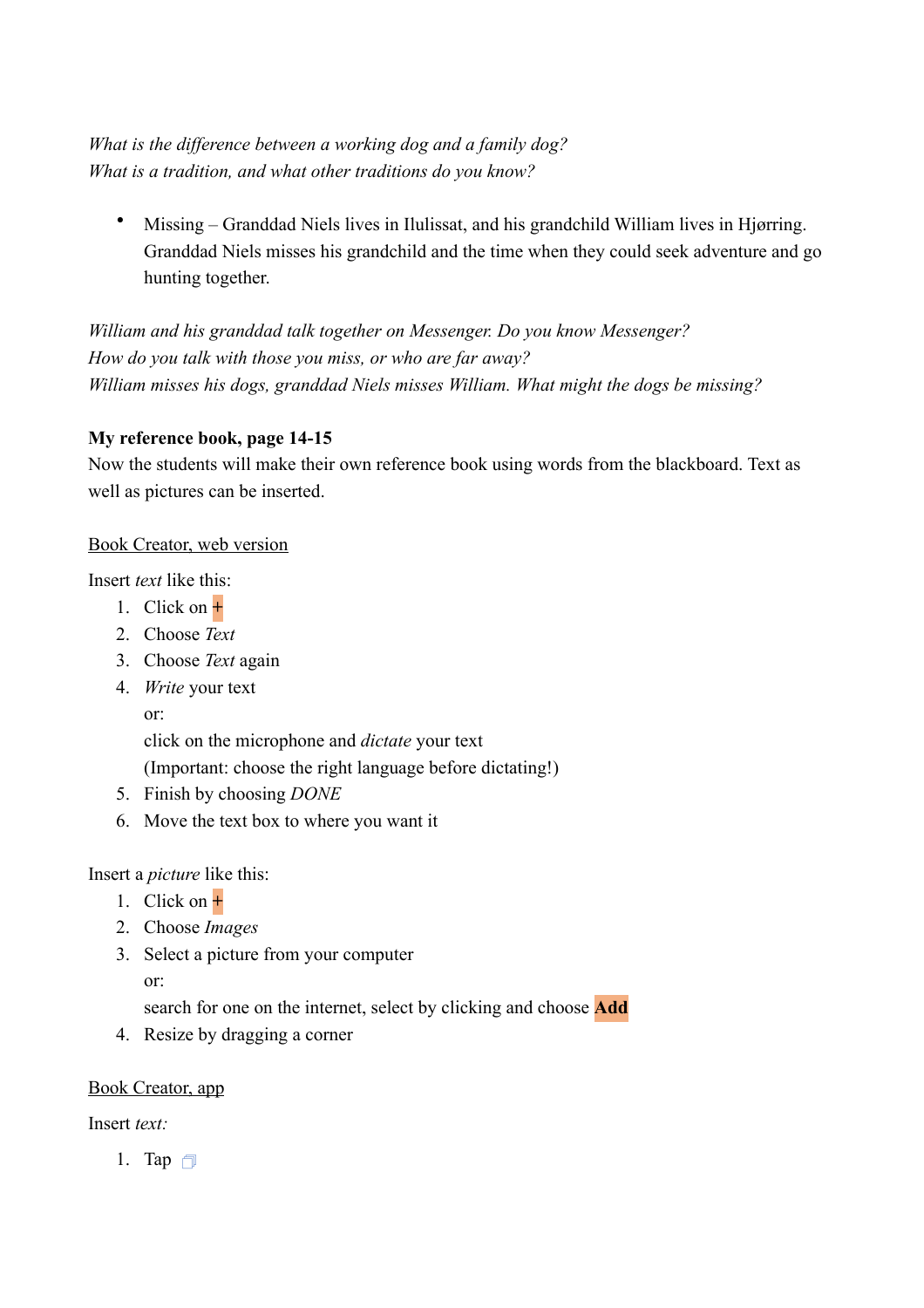- *2.* Tap *Add Text*
- *3.* Tap *Text*
- 4. *Write* your text

or:

click on the microphone in the keyboard and *dictate* your text (Important: choose the right language before dictating!)

Insert *picture:*

- 1. Tap  $\Box$
- 2. Tap *Media* (if necessary)
- *3.* Tap *Photos*
- *4.* Tap the one you want
- *5.* Resize by dragging a corner

The students may also draw their own pictures and place them on a page as described above.

# **Videos about the sled dog, page 16-21**

Now the students will watch films about the sled dog in modern Greenland.

The Natural History Museum of Denmark in five videos zooms in on five people who all have the sled dog as part of their existence and everyday life in modern Greenland. The five films can be found on the [home page](https://snm.ku.dk/skoletjenesten/materialer/qimmeq/) of the museum.

In the book we have chosen three of the five films. The videos are in Greenlandic with English subtitles.

It may be a good idea to watch the videos together in class and pause when needed to talk about them.

With the videos you find a description of them and a question that may help the students to reflect on what they see in the film.

# **Qimmeq – the Greenland sled dog, page 22-23**

Here you read the book *Qimmeq* which is about the Greenland sled dog. On the following pages we have selected a small part of this book for our work.

The topics are:

- 1. The origin of the sled dog, pages 7, 8, 11 and 13
- 2. The life of a sled dog, page 16
- 3. The significance of the sled dog, page 23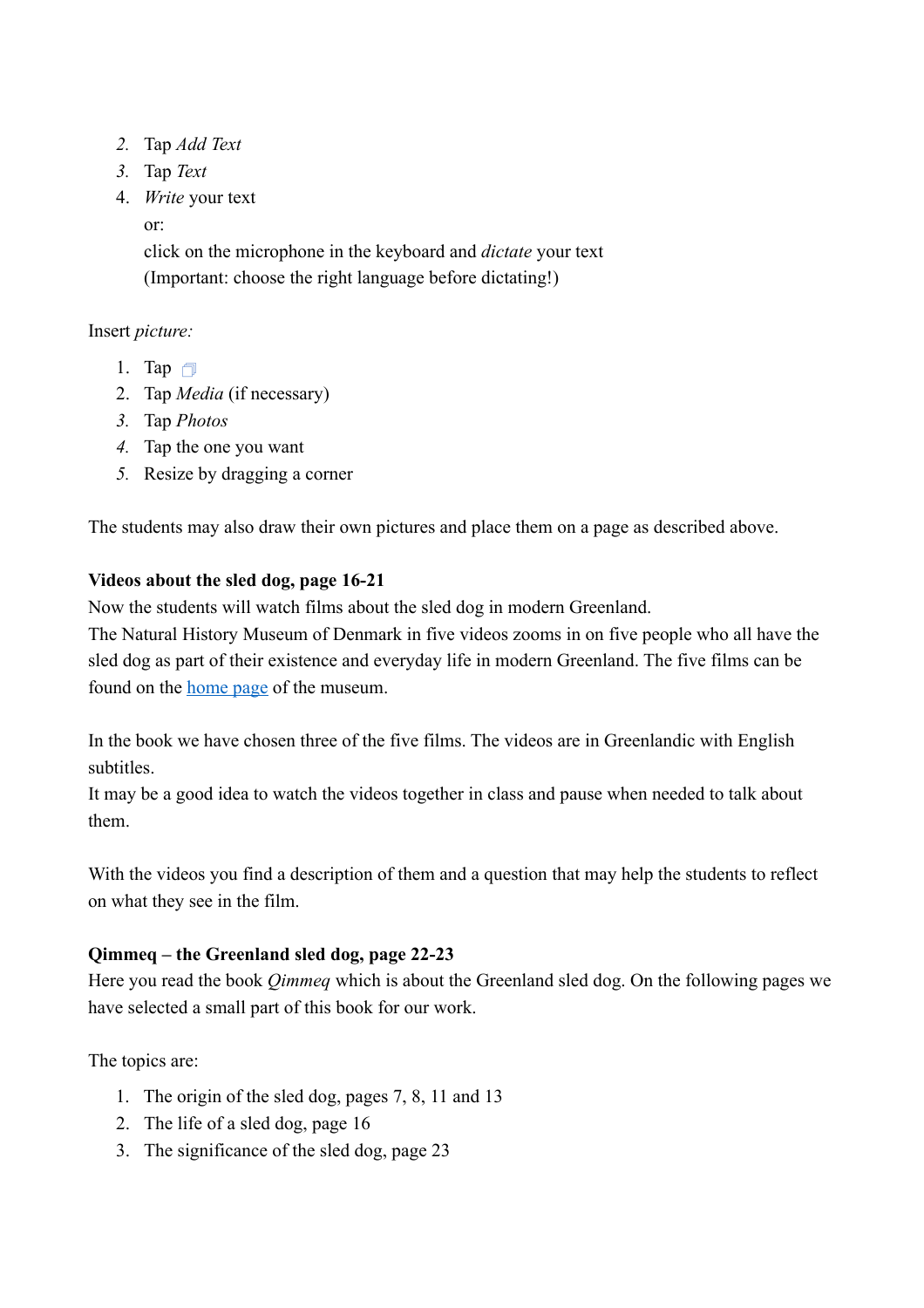We recommend that you read the text together with the class.

If you want to, you may choose further topics in the book and learn even more about the Greenland sled dog.

In class you could talk about:

- Why the sled dog has to be so strong and enduring.
- What makes the sled dog capable of coping with very low temperatures.
- Why it is necessary for the dog to be able to handle those low temperatures.
- The size of the sled dog.
- The difference between sled dogs and family dogs.
- The appearance of the sled dogs

#### **Life of the sledge dogs, page 24-25**

Let the students read or listen to the text.

In class you can talk about:

- Why the sea around Disko no longer freezes to ice.
- What the future will be like for Willams's dogs and the other dogs in the dog lots.

The students could reread or listen to page 16 in the book *Qimmeq*.

#### **What goes together, page 26-27**

Here the students can move the boxes around to make them match.

#### **The origin of the sled dog, page 28-29**

Now the students must answer the question: *Where do sled dogs come from?* The students could reread or listen to pages 7, 8, 11 and 13 in the book *Qimmeq*.

#### Book Creator, web version

Insert *text* like this:

- 1. Click on **+**
- 2. Choose *Text*
- 3. Choose *Text* again
- 4. *Write* your text

or:

click on the microphone and *dictate* your text (Important: choose the right language before dictating!)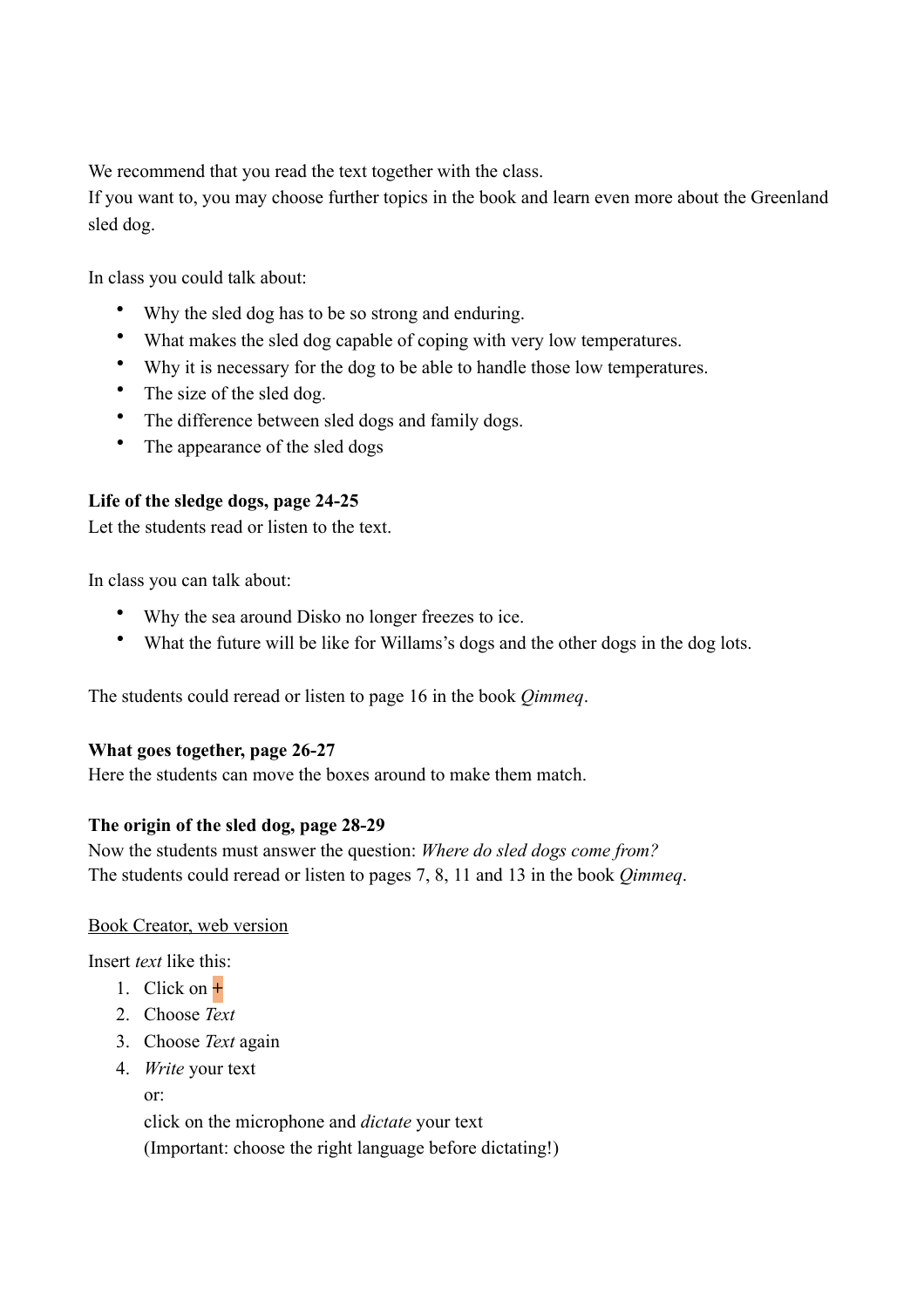- 5. Finish by choosing *DONE*
- 6. Move the text box to where you want it

Insert a *picture* like this:

- 1. Click on **+**
- 2. Choose *Images*
- 3. Select a picture from your computer

or:

search for one on the internet, select by clicking and choose **Add**

4. Resize by dragging a corner

#### Book Creator, app

Insert *text:*

- 1. Tap  $\Box$
- *2.* Tap *Add Text*
- *3.* Tap *Text*
- 4. *Write* your text

or:

click on the microphone in the keyboard and *dictate* your text (Important: choose the right language before dictating!)

#### Insert *picture:*

- 1. Tap  $\Box$
- 2. Tap *Media* (if necessary)
- *3.* Tap *Photos*
- *4.* Tap the one you want
- *5.* Resize by dragging a corner

The students may also draw their own pictures and place them on a page as described above.

# **The significance of the sled dog, page 30-31**

Here the students will answer these questions:

- Which role did sled dogs play through history?
- Which role do they play today?

The students could reread or listen to page 23 in the book *Qimmeq*.

#### Book Creator, web version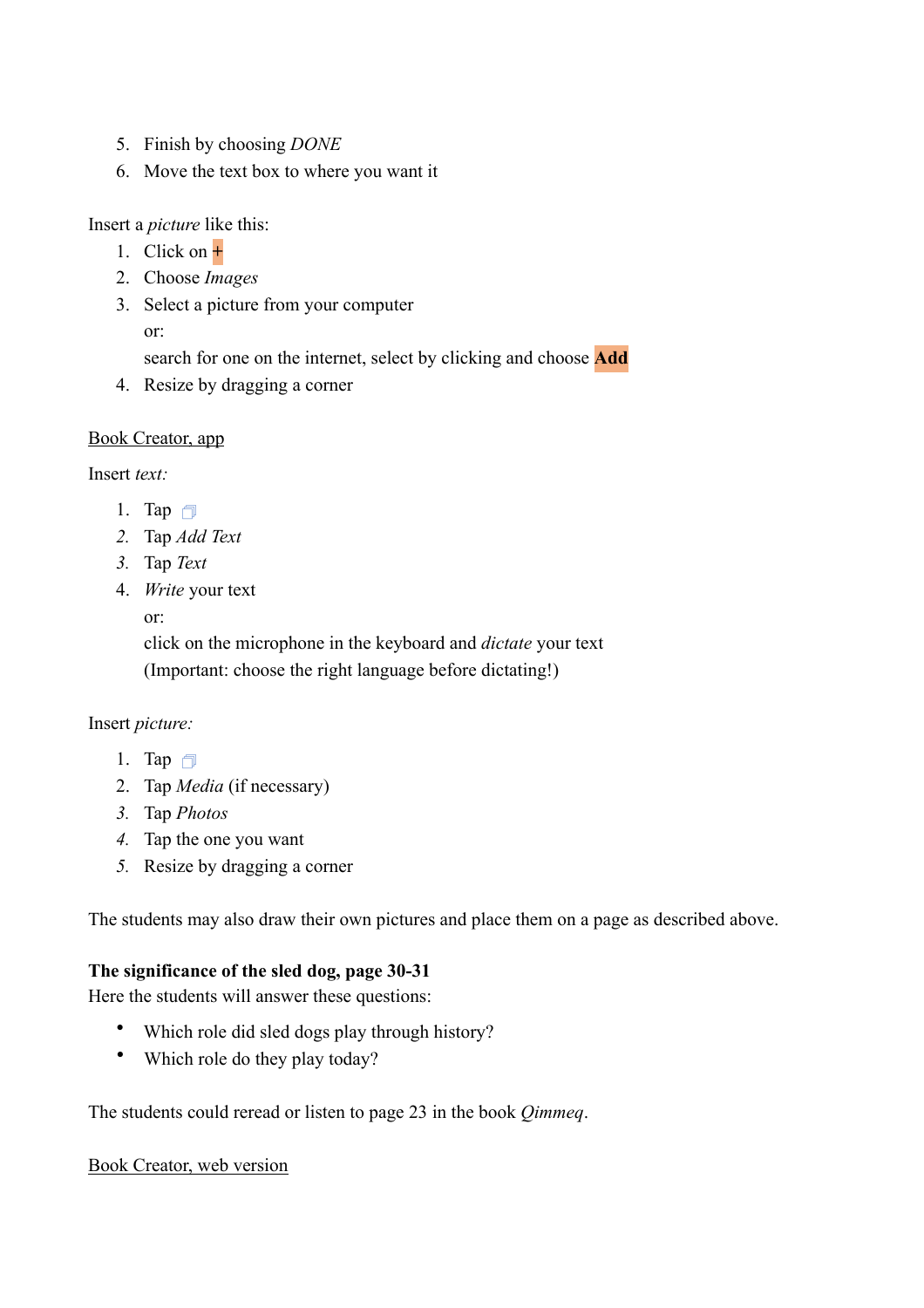Insert *text* like this:

- 1. Click on **+**
- 2. Choose *Text*
- 3. Choose *Text* again
- 4. *Write* your text
	- or:

click on the microphone and *dictate* your text

(Important: choose the right language before dictating!)

- 5. Finish by choosing *DONE*
- 6. Move the text box to where you want it

Insert a *picture* like this:

- 1. Click on **+**
- 2. Choose *Images*
- 3. Select a picture from your computer

or:

search for one on the internet, select by clicking and choose **Add**

4. Resize by dragging a corner

# Book Creator, app

Insert *text:*

- 1. Tap  $\Box$
- *2.* Tap *Add Text*
- *3.* Tap *Text*
- 4. *Write* your text

or:

click on the microphone in the keyboard and *dictate* your text (Important: choose the right language before dictating!)

# Insert *picture:*

- 1. Tap  $\Box$
- 2. Tap *Media* (if necessary)
- *3.* Tap *Photos*
- *4.* Tap the one you want
- *5.* Resize by dragging a corner

The students may also draw their own pictures and place them on a page as described above.

# **My story, page 32-37**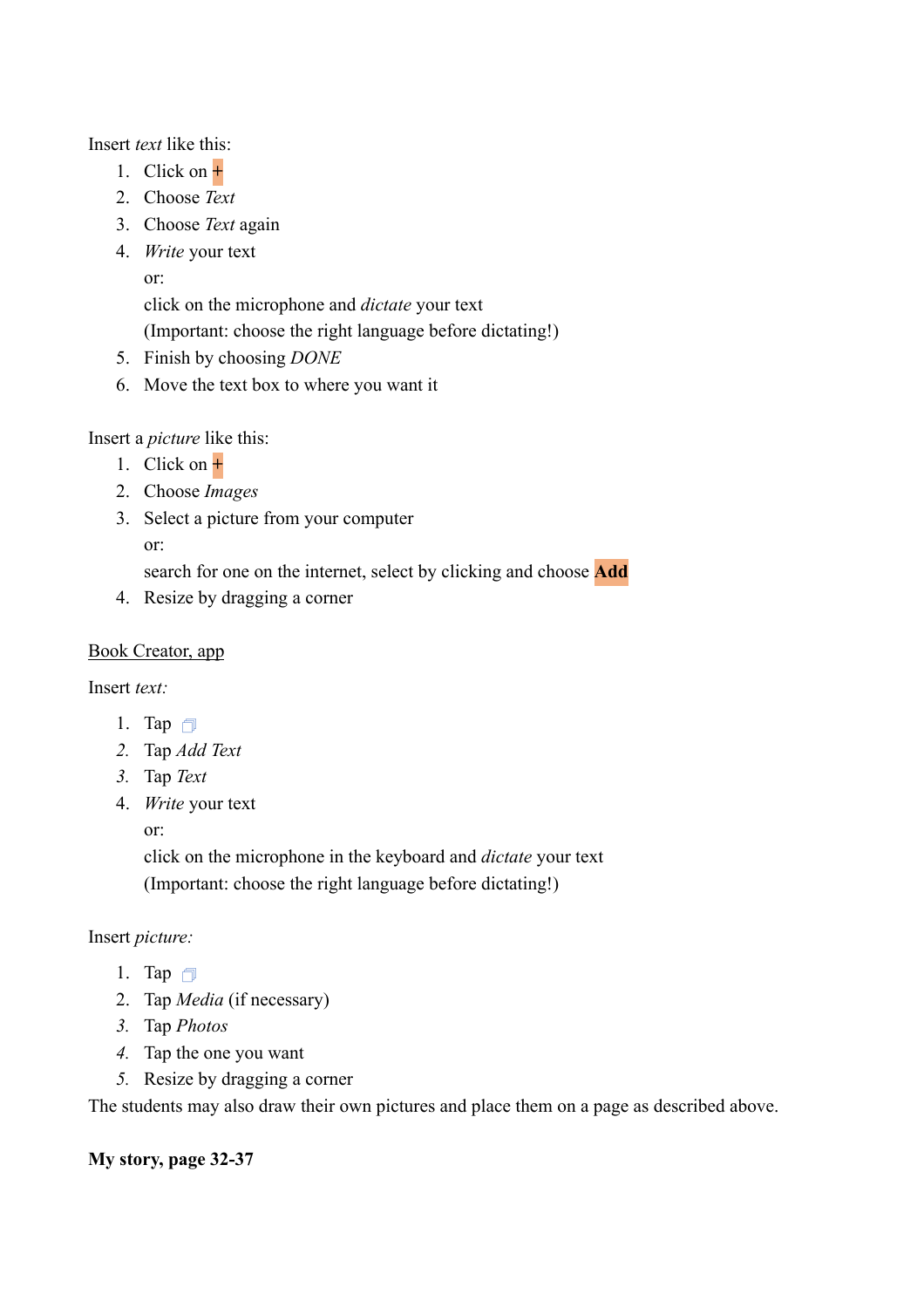The students now must work with their knowledge about the sled dog.

They will make an interview or an audio story describing the significance of sled dogs for the Greenlandic community.

If the students want to make an *interview*, they can contact the Icefjord Centre [here.](https://isfjordscentret.gl/da/planlaeg-dit-besoeg/#kontakt) They can help finding a sledge driver ("musher") to interview. Or the students can assume the roles of e.g., a sledge driver and his/her talking dog.

Or they can make their own *audio story* from the perspective of the dog or a human – which could be William. Their product can contain real dog sounds or just sounds of silence.

Several pages have been placed in the Book Creator book. The students can chose one or more of these or make their own.

The students can work with the sound recorder, images, text and video.

This is how to make a sound recording in Book Creator, web version:

- 1. Click on **+**
- 2. Choose *Record*
- 3. Click on *Start recording*
- 4. Start talking
- 5. Click on Stop recording
- 6. Choose USE RECORDING

And in the Book Creator app:

- 1. Tap  $\Box$
- 2. Tap *Media* (if necessary)
- 3. Tap *Add Sound*
- 4. Tap ⬤ *Start recording*
- 5. Start talking
- 6. Tap ⬛ *Stop recording*
- 7. Choose **Yes**

The recording will now be represented by a small sound icon. This icon can be placed where you wish on the page. You can listen to the recording over and over again.

# **Presentation**

As conclusion of the process the students will present their work to the rest of the class. Focus will be on the communicative and presentational abilities.